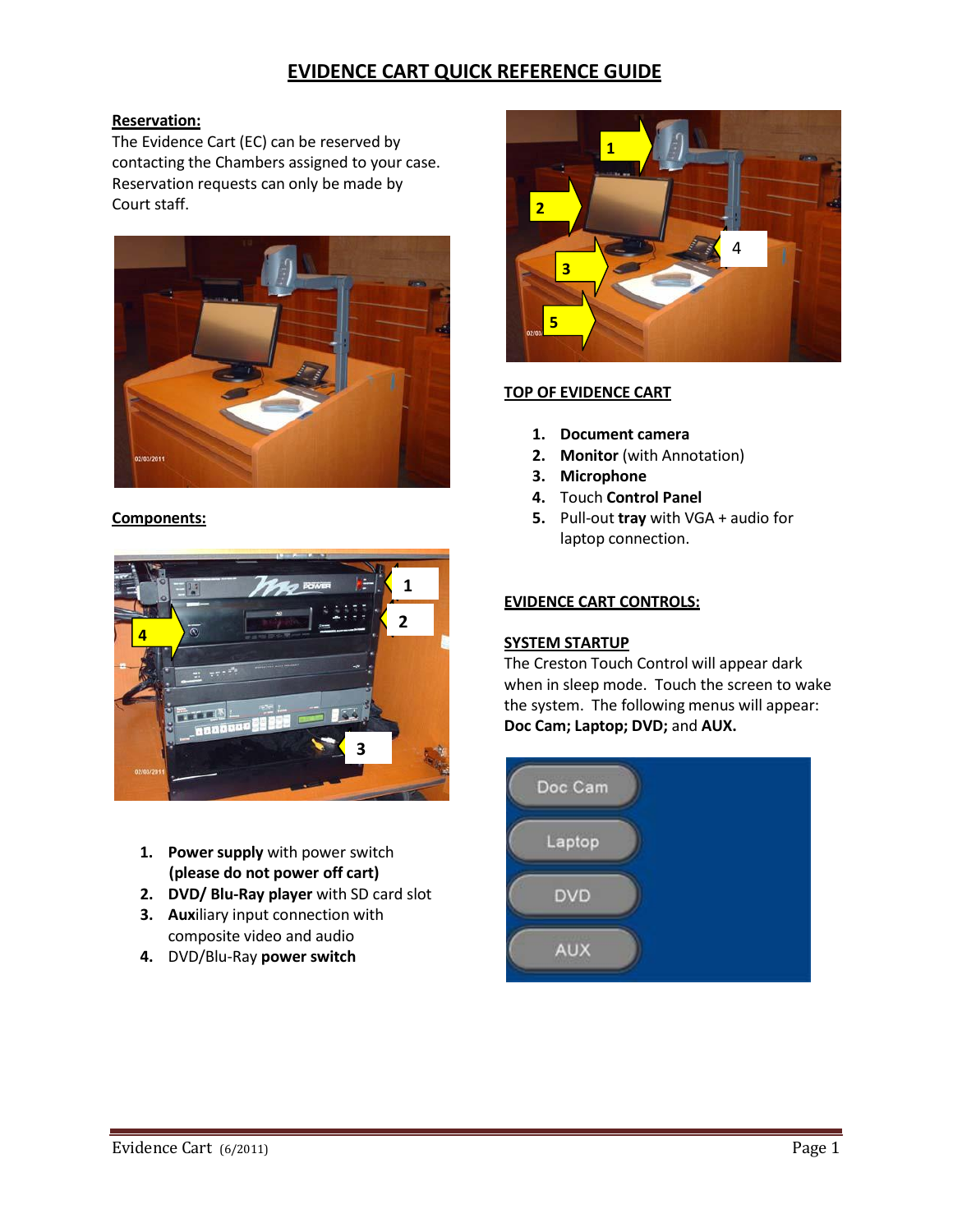## **EVIDENCE CART QUICK REFERENCE GUIDE**

## **Doc Cam:**



The Doc Cam menu appears above with the ability to

- $\bullet$  **Zoom** + (in)
- **Zoom – (out)**
- **Focus,**
- **Freeze,** and
- **Turn 90** (toggle the image 90°l).

The Doc Cam is set to **auto focus,** so an object will become clear within 2-3 seconds of placing it on the white base.

#### **Laptop:**



The **Laptop** button will display any laptop connected to the Evidence Cart. Be certain that your laptop has a VGA port (or adapter) and the graphics/ display settings are set for multiple displays.

## **DVD/CD/BLU-RAY/SD-Card:**



If CD, DVD or SD Card media is required, power on the **DVD** device in the cabinet and load the media. Once it displays, you can use the above buttons or the remote control to operate. The above buttons include: **Play | Stop/Pause | Rewind | Fast Forward | Previous Chapter | Next Chapter.**

## **AUX:**



The **AUX** input is for composite video and left/right audio identified as 3 RCA (red, yellow, white) in the bottom of the EC rack This can be used to connect a VCR, video camera, etc.. provided by counsel.

#### **Note:**

The Judge or Magistrate will need to press the **Cart** button for the EC to display on the screens. Once the EC is displayed, counsel can switch between the four devices.